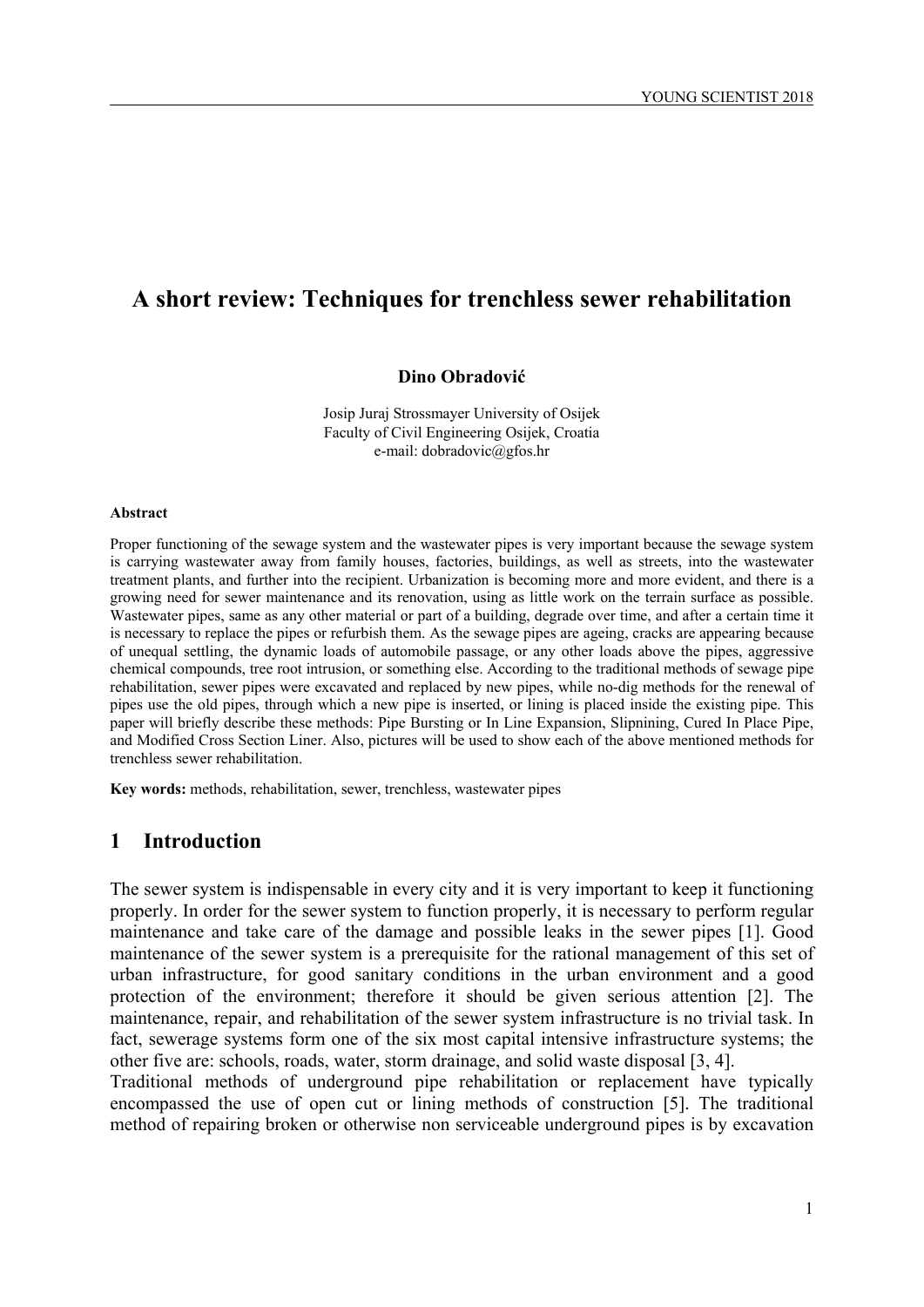(usually requiring sheeting and shoring), pipe removal, pipe replacement, backfilling and then restoration of the site to its original condition [6]. The replacement of pipe using conventional cut and cover techniques can have adverse impacts on the daily life and activities of the people and businesses around the rehabilitation project. Typically, road closures, traffic delays and redirections, loss of access to businesses and homes, as well as undesirable noise and sight pollution are common with open cut type projects [5]. Additional costs are typically incurred by the need to restore the existing finished surfaces including sidewalks and pavements in addition to landscaping [7]. Due to the numerous modern trenchless technologies used for pipe replacement, pipe rehabilitation no longer necessarily requires a new construction project, i.e. a construction intervention at the location [8].

In an attempt to reduce the cost and disruptions associated with excavation and replacement, the sanitary sewer system rehabilitation industry has developed "no-dig" (trenchless) technologies for sanitary sewer collection system rehabilitation [9, 10]. Over the last thirty years, engineers have developed a whole range of technologies to rehabilitate sewer pipes, manholes, pumping stations and other elements of sewer systems without the need for excavation [11].

Trenchless construction is an emerging area of construction involving innovative methods, materials, and equipment used for the installation of new and the rehabilitation or replacement of existing underground infrastructure with minimal or no need for open cut excavation [7]. Also, trenchless technology has been described (but not universally accepted) as the collection of technologies and methods that can be used to repair, upgrade, replace or install underground infrastructure systems with minimum surface disruption [12, 13].

Trenchless sewer rehabilitation methods include:

- Pipe Bursting, or In-Line Expansion
- Sliplining
- Cured-In-Place Pipe, and
- Modified Cross Section Liner [14, 15].

| Method                       | Pipe diameter<br>$\lceil$ cm $\rceil$ | Installation<br>lengths $[m]$ | Cost range $[\frac{8}{m}]$ |
|------------------------------|---------------------------------------|-------------------------------|----------------------------|
| Pipe Bursting                | 10-60                                 | 230                           | 130-260                    |
| Sliplining                   | 10-400                                | 300                           | 260-550                    |
| Cured in Place Pipe          | 10-270                                | 150-900                       | 80-215                     |
| Modified Cross Section Liner | $10-40$                               | 800                           | 58-162                     |

Table 1: Comparision of trenchless techniques according to the pipe diameter, installation lengths and costs [14, 15]

Trenchless technology brings with it the following favorable features when compared to the traditional method of excavation:

- no excavation is necessary between access locations (often existing manholes) which are generally spaced at considerable distances apart;
- a limited number of construction vehicles and activity is necessary and they are focused only at the access locations;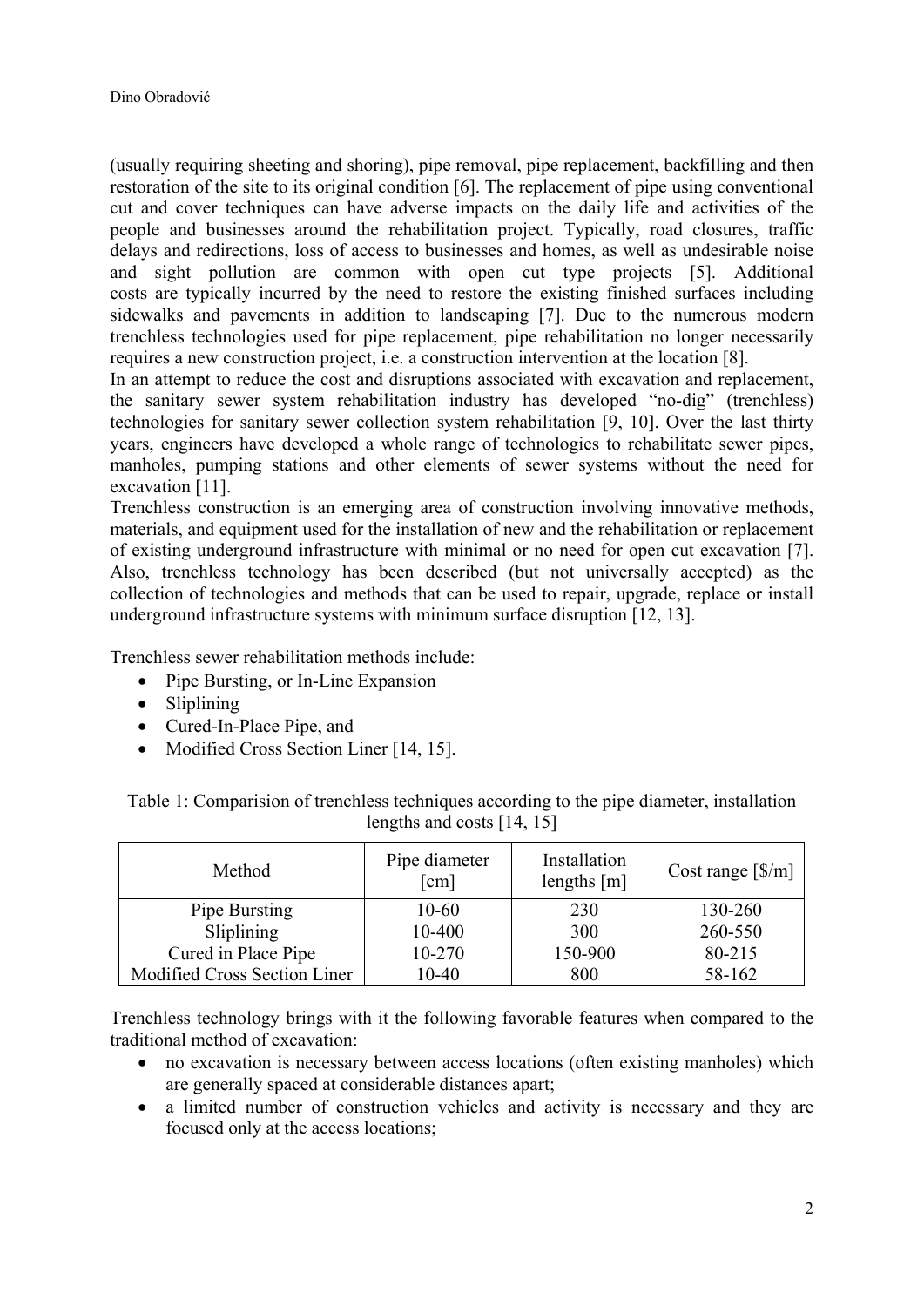- a continuous 24-h working environment is possible with minimal disturbance to the adjacent community;
- there is significantly less visibility of construction operations which can lead to fewer insurance claims and less contractor liability;
- a completed system results, which in some cases is stronger than the original
- a final system results, which can have greater flow characteristics than the original [6].

#### **2 Techniques for Trenchless Sewer Rehabilitation**

#### **2.1 Pipe Bursting**

Pipe bursting (Figure 1) is a trenchless technology that replaces a sewer by breaking and displacing the existing pipe and installing a replacement pipe in the void created. The system uses a pneumatic, hydraulic, or static bursting unit to split and break up the existing pipe, compressing the materials into the surrounding soil as it progresses. The new replacement pipe is simultaneously pulled or pushed with the bursting head to fill the void created [16]. The main difference between each method is the manner in which force is generated and transferred to the original pipe during the bursting operation. Static methods burst the original pipe using static forces, or forces developed from the geometry of the bursting head as it is pulled or pushed through the existing pipe. The pneumatic pipe bursting method utilizes a bursting head that displaces the soil using a horizontal hammering force developed with air from a compressed air system. Hydraulic expansion method of pipe bursting is defined by the method in which the host pipe is burst. Rather than the pipe being burst from the transfer of an axial pulling or hammering force radial into the plane of the pipe diameter, the bursting head expands radially fragmenting the pipe from inside. Using hydraulic cylinders, the head expands to burst the pipe, then contracts to allow the winch to pull the cable and advance the head incrementally forward [5]. The Pipebursting™ method, patented by the British Gas Company in 1980, was successfully applied by the gas pipelines industry before its applicability was identified by other underground utility agencies [14].



Figure 1: The pipe bursting process [17]

Upsizing of the new pipe to a diameter greater than the existing pipe is possible in some circumstances [18]. It is possible to upsize to about 30 percent greater than the diameter of the existing pipe, but this depends on soil conditions, the proximity of other existing structures, and the depth of cover [14].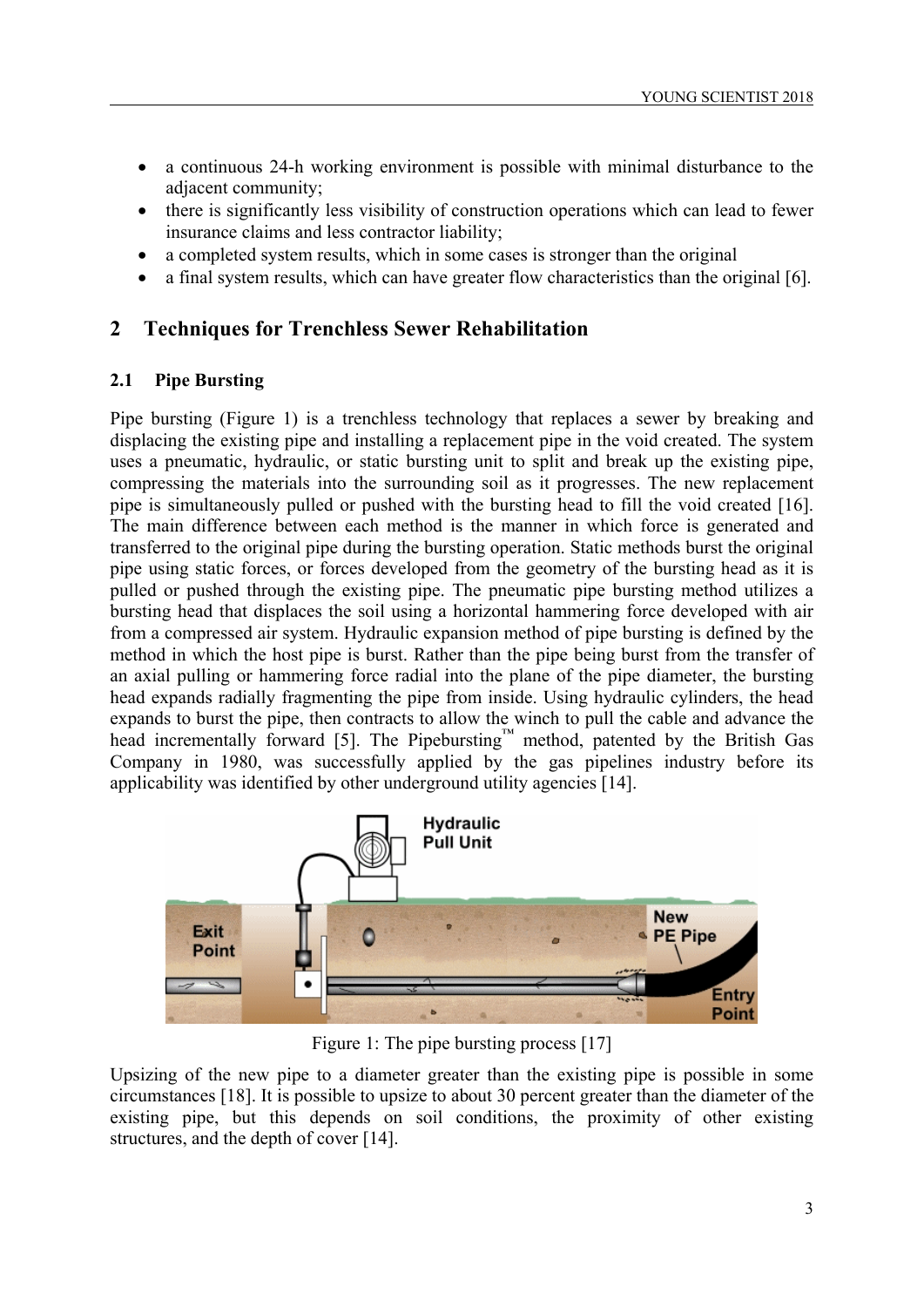In general, the pipe bursting project is subdivided into sections or lengths that the specific equipment being used can burst based on the geometry and layout of the total length of pipe being replaced. The length of pipe that can be replaced in a section is dependent on the type of pipe being burst, degree of upsize, soil conditions, geometry of the original installation, and the type of bursting equipment and method used [5]. After the pipe bursting is completed, laterals are re-connected, typically with robotic cutting devices [14].

# **2.2 Sliplining**

Sliplining is the insertion of flexible liners directly into the sewer. Either continuous or jointed discrete lengths of pipe are pulled or pushed through the existing pipe [16, 19]. Sliplining creates a new pipe inside the old sewer without a complete excavation. The sliplined pipe is then reconnected to the existing sewer at both ends [16].

The annular space between the liner pipe and the hosting pipe is then filled with a cement or chemical-based grout [20]. If the annulus between the sections is not grouted, the liner is not considered a structural liner. Continuous grouting of the annular space provides a seal. Grouting only the end-of-pipe sections can cause failures and leaks [14]. The grout may cause the new and host pipe to act as a composite, increasing the pipe's ring stiffness and its resistance to external hydrostatic loads. Where grouting is necessary the proper selection and application of grout is often the most difficult part of a slip lining job [21].

The various polymeric pipe materials used to slip line sewers are high density polyethylene (HDPE), polypropylene (PP), fiberglass reinforced polyesters (PET-R), reinforced thermosetting resins (TR-R), and polyvinyl chloride (PVC). However, HDPE is by far the most commonly used material in this application. HDPE is well suited because it is flexible, has a high modulus, is tough and is corrosion resistant [6]. Methods of sliplining include continuous, segmental and spiral wound [14, 22]. All three methods require laterals to be reconnected by excavation or by a remote-cutter. In continuous sliplining (Figure 2), the new pipe, joined to form a continuous segment, is inserted into the host pipe at strategic locations. The installation access point, such as a manhole or insertion pit, must be able to handle the bending of the continuous pipe section [14].



Figure 2: The continuos sliplining process [23]

The segmental method involves the use of short sections of pipe that incorporate a flus sleeve joint. These segments are assembled at insertion pits and are pushed into the host pipe. Spiral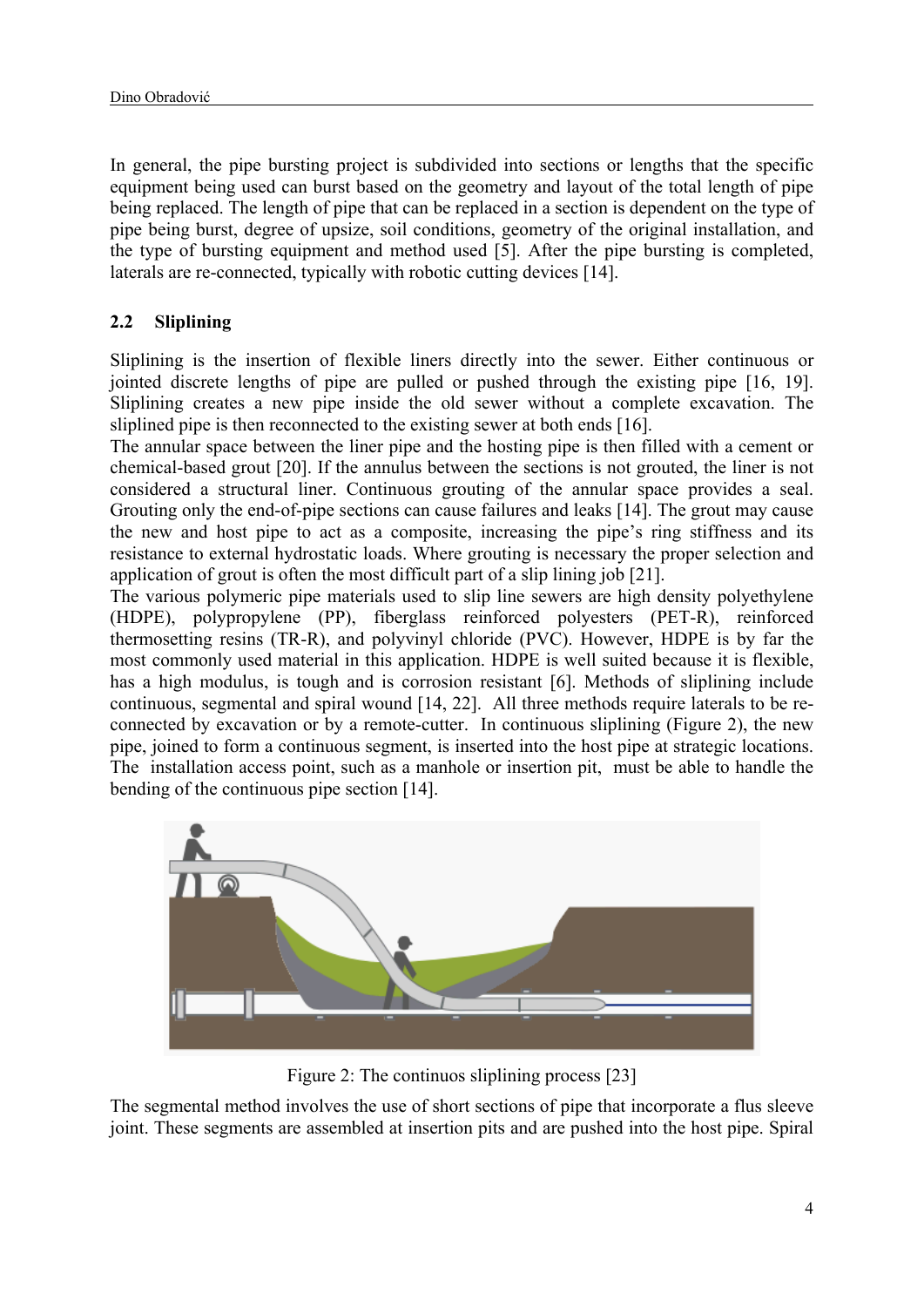wound slip lining is a process based on forming pipe in situ by using PVC-ribbed profiles with interlocking adges [20].

## **2.3 Cured in Place Pipe**

The cured in place pipe (CIPP) process (Figure 3) involves the installation of a flexible tube that has been impregnated with a thermosetting resin into an existing tube [20]. The resin is then cured to produce a rigid pipe within the host pipe. The combination of the fabric material, with or without fibres, and the resin can be designed to produce a new pipe that has full structural capabilities or semi-structural capabilities [16].

A full length CIPP tube is prepared at the ground surface (Figure 4). It consists of a resin impregnated geotextile inner layer with an outer sacrificial polyethylene sleeve for containment of the resin. When properly prepared, the tube is installed into the existing pipe through a manhole via a temporary inversion standpipe and elbow. The tube is clamped to the end of the inversion assembly and water is used to fill the standpipe [6]. The force created by the column of water in the standpipe pushes the tube into the host pipe turning itself inside out as it advances [6, 24]. This process results in no relative movement between the CIPP and the existing pipe wall [6].

The CIPP method can rehabilitate pipelines with defects such as cracks, offset joints, and structurally deficient segments. The two primary methods of installing CIPP are winch-inplace and invert-in place. Laterals are typically reinstated with robotic cutting devices [15], or, for large-diameter pipes, by manually cutting the liner [14].



Figure 3: The cured in place pipe process [25] Figure 4: CIPP large diameter liner [26]

At present, 80% of the world trenchless repair technology is CIPP lining repair technology, which was invented by the British in 1971 [27], so CIPP is proven technology with 40 years of successful installations [28]. The construction crew for renewing the laterals consist of 5 to 6 technicians [29], or 7 technicians [30], a mobile resin impregnation trailer and a steam generating truck [29]. This method is used for sewers, storm water drains, pressure pipelines carrying effluents [31].

# **2.4 Modified Cross Section Liner**

The modified cross section lining methods include deformed and reformed methods [14, 15], swagelining<sup>™</sup>, and rolldown. These methods either modify the pipe's cross sectional profile or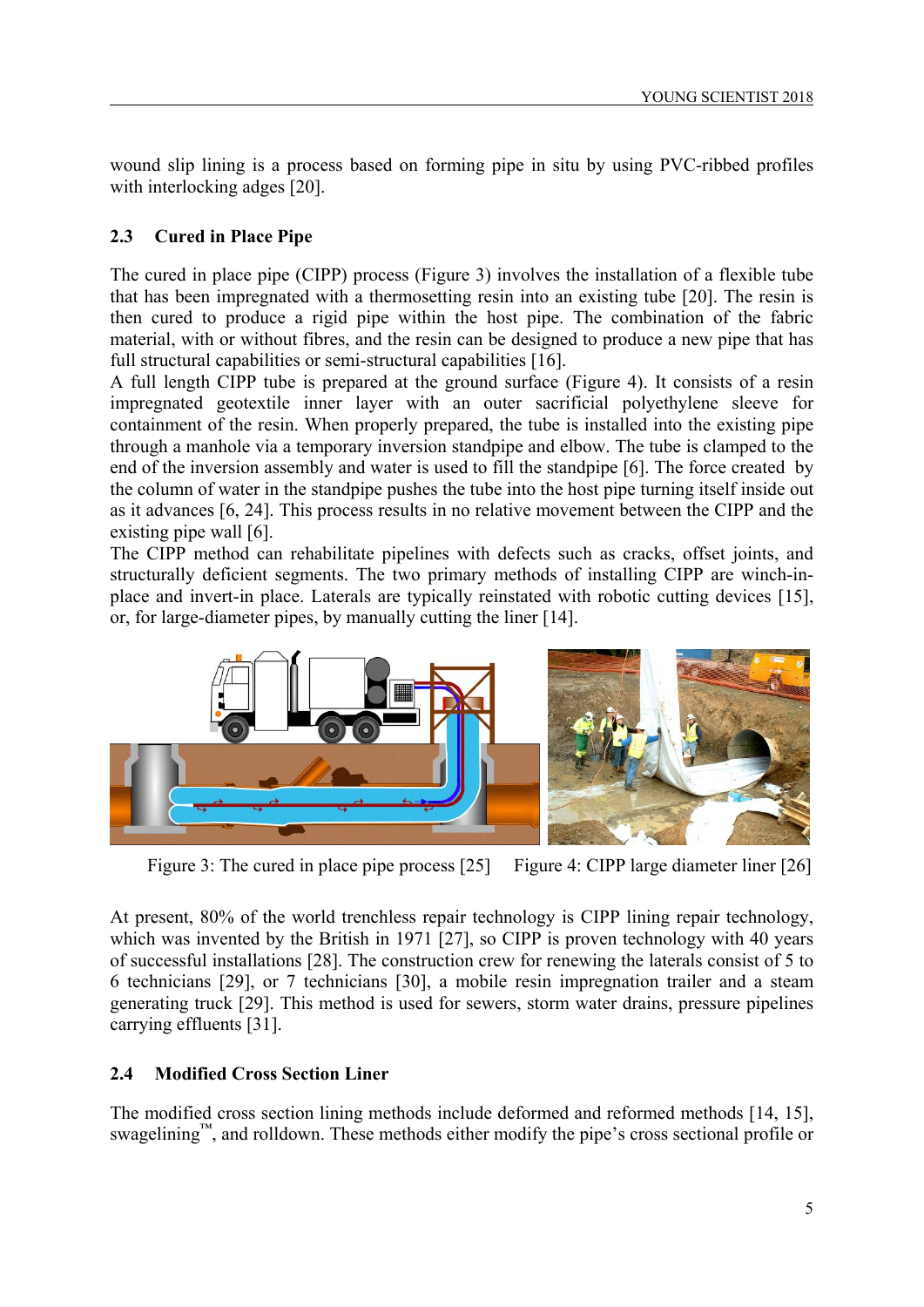reduce its crosssectional area so that the liner can be extruded through the existing pipe. The liner is subsequently expanded to conform to the existing pipe's size [14].

During deformed and reformed pipeline renewal, a new flexible pipe is deformed in shape and inserted into the host pipe (Figure 5 and 6). While the method of deforming the flexible pipe varies by manufacturer, with many processes referred to as fold and form methods, a typical approach is to fold the new liner into a "U" shape, reducing the pipe's diameter by about 30 percent. After the liner is pulled through the existing line, the liner is heated and pressurized to conform to the original pipe shape.

Unlike CIPP, modified cross section methods do not make use of resins to secure the liner inplace. Lacking resin-coated lining, these methods do not have the curing time requirement of CIPP. A tight fit is obtained when the folded pipe expands to the host pipe's inside diameter under applied heat and pressure. As with the CIPP method, dimples are formed at lateral junctions and similar methods of reconnecting the laterals can be employed. Materials typically used for modified cross section linings include polyvinyl chloride (PVC) and high density polyethylene (HDPE) [14].



Figure 5 and 6: Real deformed pipe-liner [32] and deformed and reformed liners [14]

### **3 Conclusions**

When considering the infrastructure of a city, the sewer system is one of its most expensive elements. Sewer system maintenance is essential for ensuring the transportation of wastewater to the treatment facility. Many cities have obsolete sewer systems, which cause health, environmental, and economic problems. For that reason, the issue regarding the rehabilitation of sewer systems and relevant related sewer system rehabilitation technologies is becoming very important. There is a wide range of currently available technologies for sewer system rehabilitation, starting with the traditional technology – excavation, toward modern technologies that do not require excavation, i.e. trenchless technologies.

There are significant advantages to trenchless technologies. Also, the methods that do not require excavation have great potential with regard to reducing traffic congestion in areas with a high frequency of traffic, near historical buildings, valuable trees, etc. Furthermore, if the pipes are located under the surface, trenchless methods can provide a significant reduction to excavation costs. The application of trenchless technologies for sewer system rehabilitation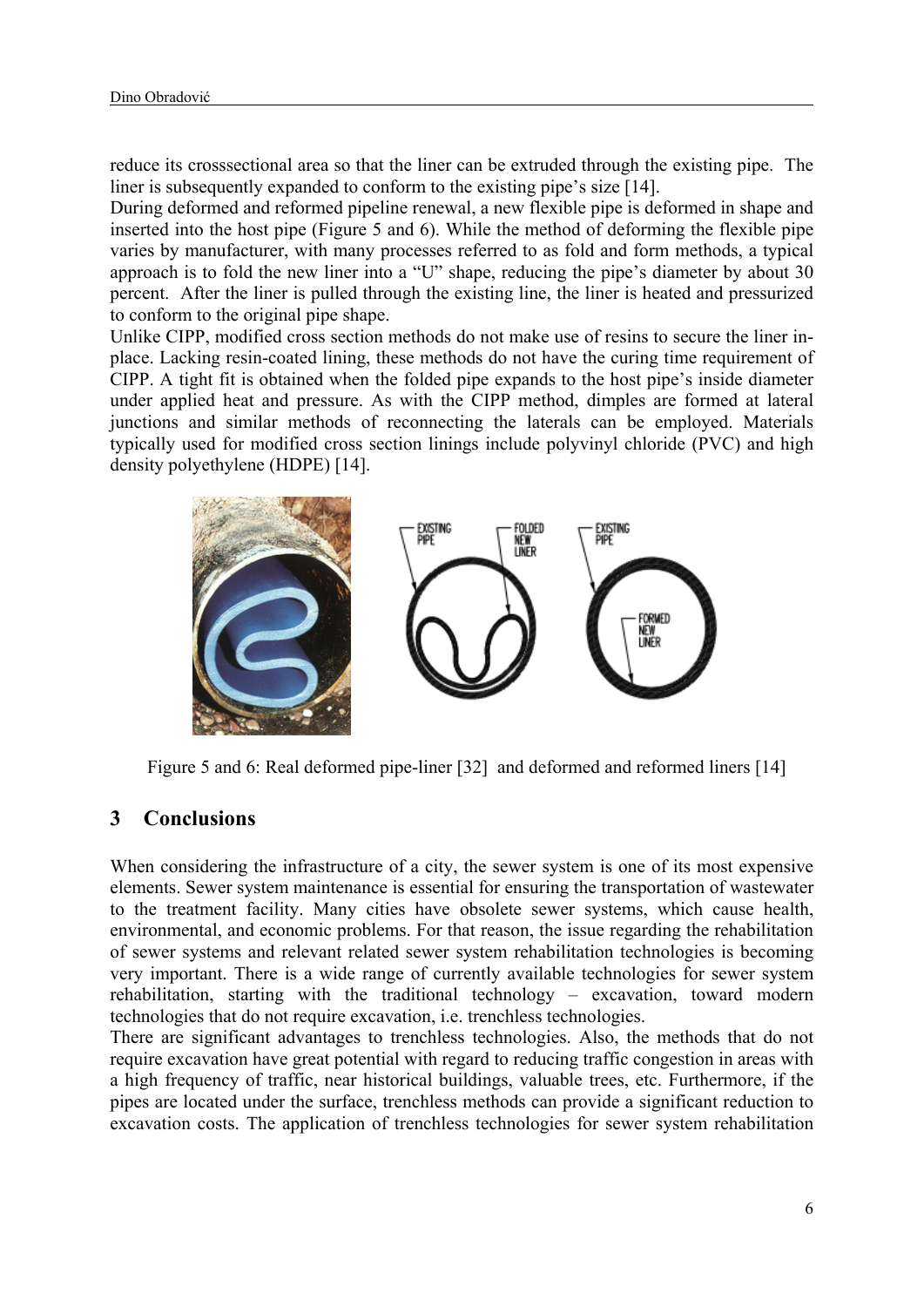can result in significant economic and social savings, as well as contribute to the protection of the environment and reduce the amount of time required for pipe rehabilitation.

#### **References**

- [1] Obradović, D. The impact of tree root systems on wastewater pipes. In Proceedings of *Common Foundations 2017*: 5th Congress of Young Researchers in the Field of Construction and Related Technical Sciences, Zagreb, 2017, p. 65-71.
- [2] Šperac, M., Moser, V., Stvorić, T. Maintenance of the sewerage system using GIS (in Croatian), *e-gfos*, 2012, no. 5, p. 86-94.
- [3] Frank, J. E. and Falconer, M. K. The measurement of infrastructure capacity: Theory, data structures, and analytics. *Computers, Environment and Urban Systems*, vol. 14, 1990, no. 4, p. 283-297.
- [4] Reyna, M. S., Vanegas, A. J., Khan, H. A. Construction technologies for sewer rehabilitation. *ASCE*, *Journal of Construction Engineering and Management*, vol. 120, 1994, no. 3, p. 467-487.
- [5] Lueke, S. J. and Ariaratnam, T. S. Rehabilitation of underground infrastructure utilizing trenchless pipe replacement. *ASCE, Practice Periodical on Structural Design and Construction.* vol. 6, 2001, no. 1, p. 25-34.
- [6] Koerner, R. G. and Koerner, M. R. Geosynthetic Use in Trenchless Pipe Remediation and Rehabilitation. *Geotextiles and Geomembranes*. vol. 14, 1996, no. 3-4, p. 223-237.
- [7] Zaneldin, K. E. Trenchless construction: An emerging technology in United Arab Emirates. *Tunnelling and Underground Space Technology*. vol. 22, 2007, no. 1, p. 96-105.
- [8] Vrančić, T. Tehnologija građenja. Sanacija, obnova ili novogradnja cjevovoda (in Croatian). Građevinar. vol. 59, 2007, no. 2, p. 171-173.
- [9] USInfrastructure. Published Report. US Infrastructure Inc. Birmingham, Alabama, USA, 1999.
- [10] Gupta, S. B., Chandresekaran, S., Ibrahim, S. A survey of sewer rehabilitation in Malaysia: Application of trenchless technologies. *Urban Water*. vol. 3, 2001. no. 4, p. 309-315.
- [11] Damvergis, C. N. Sewer systems: Failures and rehabilitation. *Water Utility Journal*, vol. 8, 2014, p. 17-24.
- [12] McKim, A. R. Domestic sewer lateral replacement a new method, *Proceedings NASTT No-Dig 1995*. Conference and Exhibition, 1995.
- [13] McKim, A. R. Selection method for trenchless technologies. *ASCE, Journal of Infrastructure Systems*. vol. 3, 1997, no. 3, p. 119-125.
- [14] US EPA, Unites States Environmental Protection Agency. Collection Systems O&M Fact Sheet. Trenchless Sewer Rehabilitation. EPA 832-F-99-032, September 1999.
- [15] Trenchless Sewer Rehabilitation, http://www.northcoastresourcepartnership.org/files/managed/Document/8620/Trenchless%20Se wer%20Rehabilitation.pdf (27/01/2018)
- [16] Federation of Canadian Municipalities and National Research Council. Selection of Technologies for Sewer Rehabilitation and Replacement. Isuue No. 1.0, 2003.
- [17] Advanced Trenchless Inc. http://www.gotrenchless.com/about-trenchless (28/01/2018)